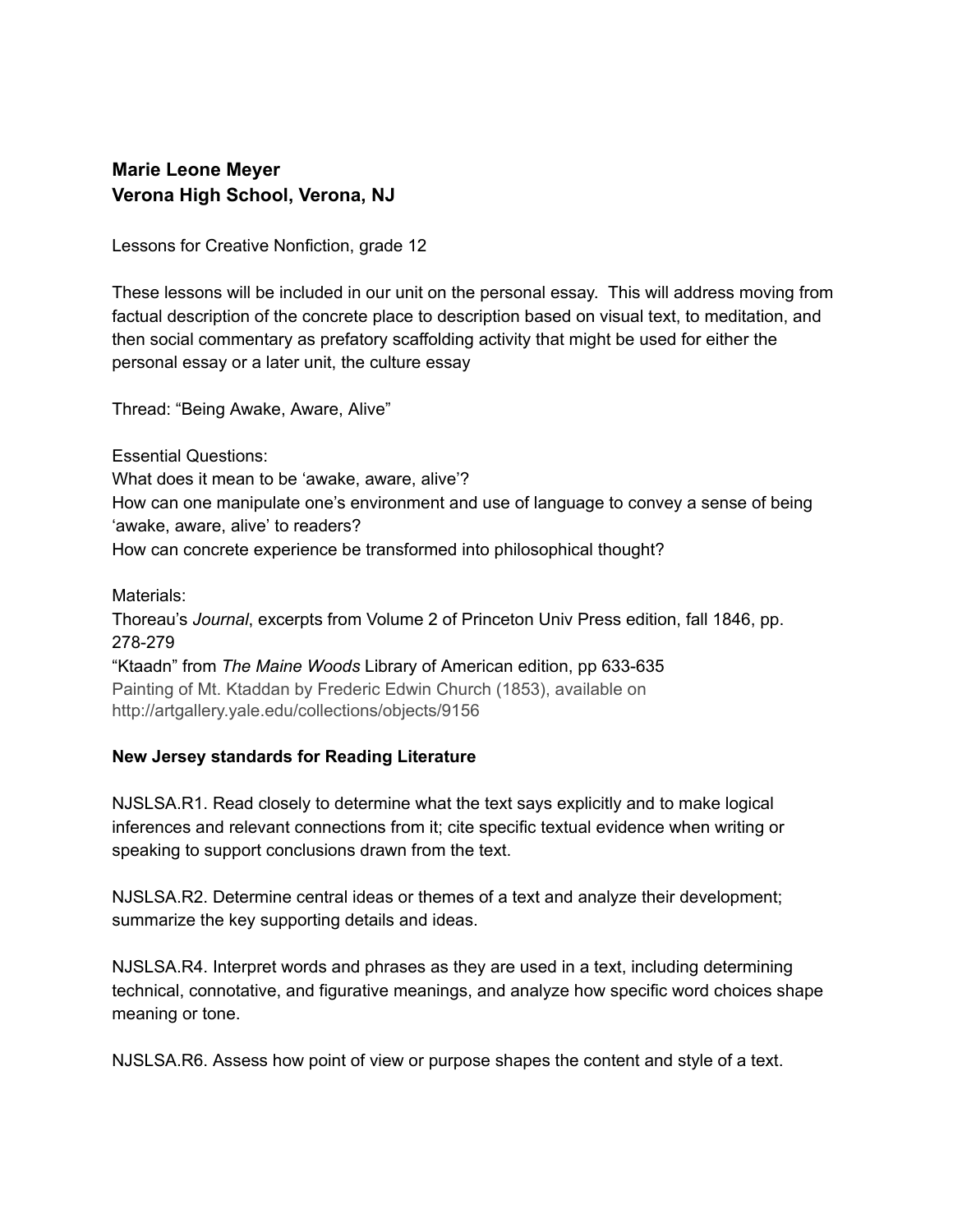NJSLSA.R7. Integrate and evaluate content presented in diverse media and formats, including visually and quantitatively, as well as in words.

NJSLSA.R9. Analyze and reflect on how two or more texts address similar themes or topics in order to build knowledge or to compare the approaches the authors take.

# **Progress Indicators for Reading Literature**

RL.11-12.1. Cite strong and thorough textual evidence and make relevant connections to support analysis of what the text says explicitly as well as inferences drawn from the text, including determining where the text leaves matters uncertain.

RL.11-12.2. Determine two or more themes or central ideas of a text and analyze their development over the course of the text, including how they interact and build on one another to produce a complex account; provide an objective summary of the text.

RL.11-12.4. Determine the meaning of words and phrases as they are used in the text, including figurative and connotative meanings; analyze the impact of specific word choices on meaning and tone, including words with multiple meanings or language that is particularly fresh, engaging, or beautiful. (e.g., Shakespeare as well as other authors.)

RL.11-12.5. Analyze how an author's choices concerning how to structure specific parts of a text (e.g., the choice of where to begin or end a story, the choice to provide a comedic or tragic resolution) contribute to its overall structure and meaning as well as its aesthetic impact. RI.1112.7. Integrate and evaluate multiple sources of information presented in different media

or formats (e.g., visually, quantitatively) as well as in words in order to address a question or solve a problem.

RI.1112.10. By the end of grade 11, read and comprehend literary nonfiction at grade level text-complexity or above with scaffolding as needed.

By the end of grade 12, read and comprehend literary nonfiction at grade level text-complexity or above.

# **New Jersey Standards for Writing**

NJSLSA.W2. Write informative/explanatory texts to examine and convey complex ideas and information clearly and accurately through the effective selection, organization, and analysis of content.

NJSLSA.W3. Write narratives to develop real or imagined experiences or events using effective technique, well-chosen details, and well-structured event sequences.

NJSLSA.W4. Produce clear and coherent writing in which the development, organization, and style are appropriate to task, purpose, and audience.

NJSLSA.W5. Develop and strengthen writing as needed by planning, revising, editing, rewriting, or trying a new approach.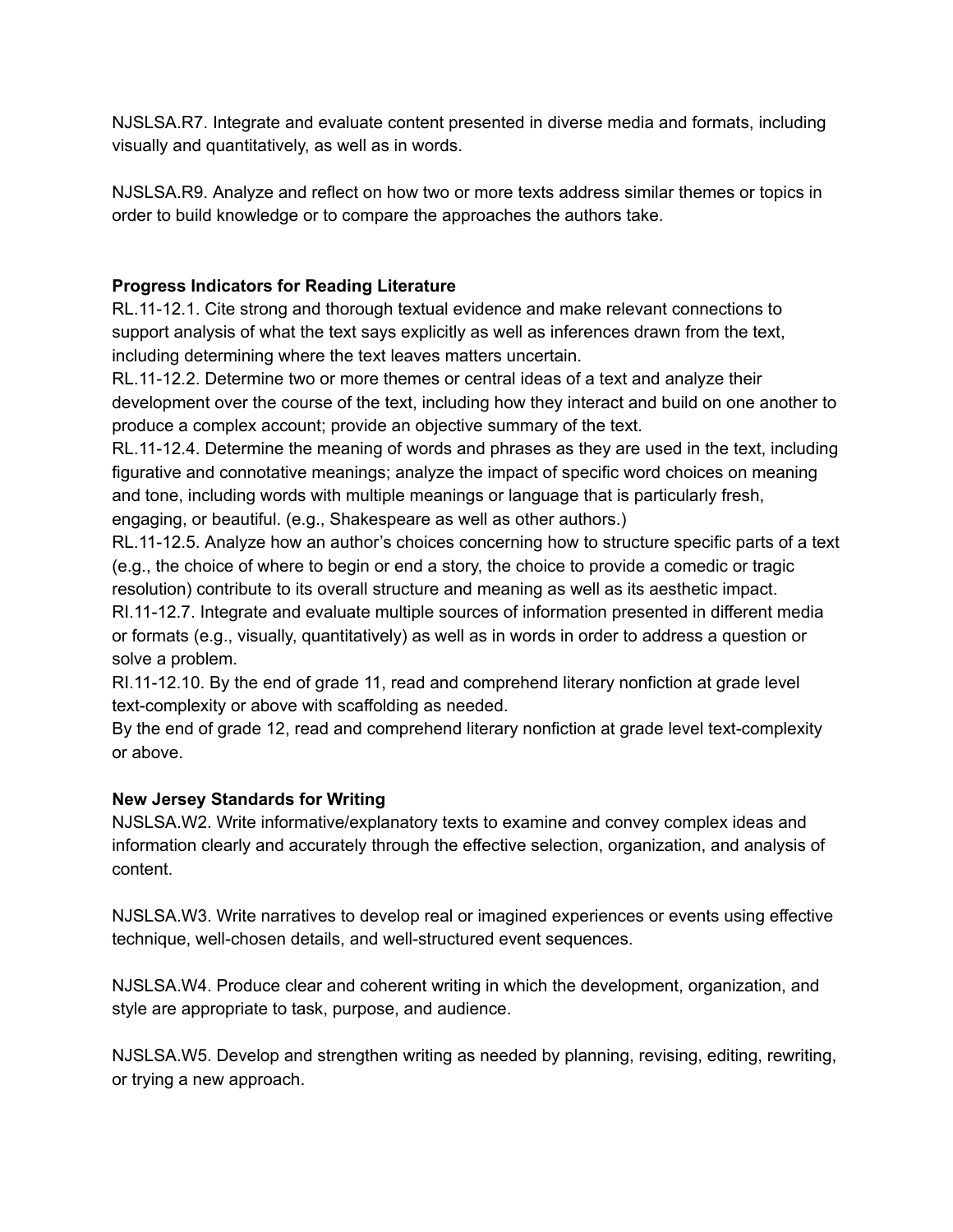### **Progress Indicators for Writing**

W.11-12.3. Write narratives to develop real or imagined experiences or events using effective technique, well-chosen details, and well-structured event sequences.

- 1. Engage and orient the reader by setting out a problem, situation, or observation and its significance, establishing one or multiple point(s) of view, and introducing a narrator and/or characters; create a smooth progression of experiences or events.
- 2. Use narrative techniques, such as dialogue, pacing, description, reflection, and multiple plot lines, to develop experiences, events, and/or characters.
- 3. Use a variety of techniques to sequence events so that they build on one another to create a coherent whole and build toward a particular tone and outcome (e.g., a sense of mystery, suspense, growth, or resolution).
- 4. Use precise words and phrases, telling details, and sensory language to convey a vivid picture of the experiences, events, setting, and/or characters.

W.11-12.4. Produce clear and coherent writing in which the development, organization, and style are appropriate to task, purpose, and audience. W.11-12.5. Develop and strengthen writing as needed by planning, revising, editing, rewriting, trying a new approach, or consulting a style manual , focusing on addressing what is most significant for a specific purpose and audience.

# **New Jersey Standards for Language**

NJSLSA.L5. Demonstrate understanding of word relationships and nuances in word meanings.

NJSLSA.L6. Acquire and use accurately a range of general academic and domain-specific words and phrases sufficient for reading, writing, speaking, and listening at the college and career readiness level; demonstrate independence in gathering vocabulary knowledge when encountering an unknown term important to comprehension or expression.

#### **Progress Indicators for Language**

L.1112.3. Apply knowledge of language to understand how language functions in different contexts, to make effective choices for meaning or style, and to comprehend more fully when reading or listening.

1. Vary syntax for effect, apply an understanding of syntax to the study of complex texts. L.1112.5. Demonstrate understanding of figurative language, word relationships, and nuances in word meanings.

- 1. Interpret figures of speech (e.g., hyperbole, paradox) in context and analyze their role in the text.
- 2. Analyze nuances in the meaning of words with similar denotations.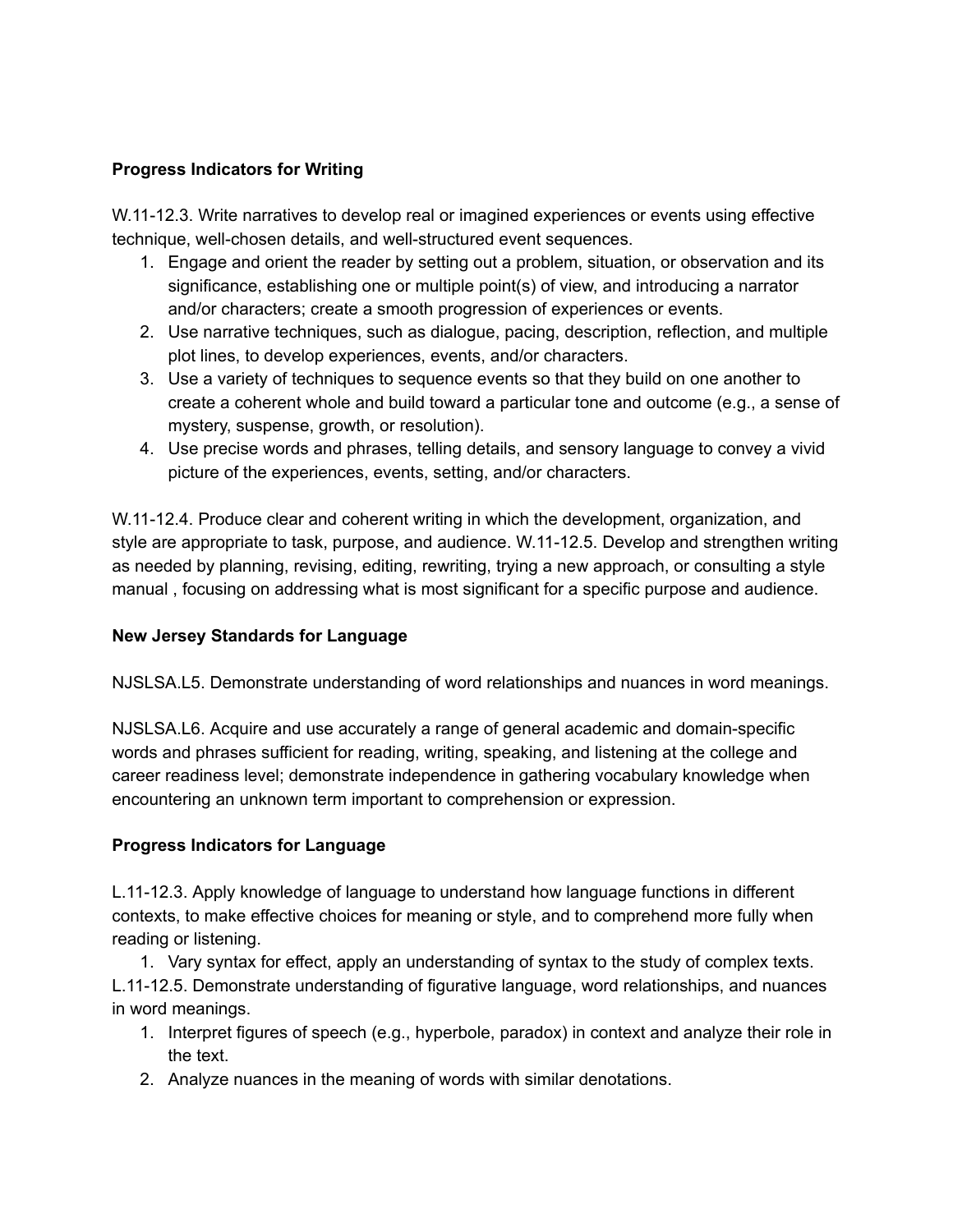# **Lesson 1:**

Introduction: As cited in the Concord Museum's catalog, Thoreau wrote in his 1860-1861 Journal: "All this is perfectly distinct to an observant eye, and yet could easily pass unnoticed by most."

In our daily lives we are immersed in places, some familiar, and occasionally new and striking. Writing a personal or culture essay depends to a large degree on conveying what the "observant eye" captures, both in terms of concrete place description and the reactions they inspire, and by transformation, to meditative and even philosophical thought.

(This lesson may require two class periods)

# **Procedure**

- 1. Journal response: what does it mean to be "awake, aware, alive?" How are you/are you not "awake, aware, alive" in relation to your environment? How can one become more so?
- 2. Read Journal excerpt, pp. 278-279. Respond to text: what are the dominant images conveyed? What is Thoreau "awake, aware, alive" to? Activity: choose element to focus on and expand text. Share responses.
- 3. Activity: close reading and analysis of Thoreau's expanded description on pp 632-634 of "Ktaadn" in *The Maine Woods*, Library of America edition.
- 4. Think-pair-share: each pair focuses on one aspect of the description. Identify diction, syntax, figurative language, tone, etc. Written response: how does Thoreau's textual development convey thematic/meditative elements? Which specific textual passages provide support? What are the characteristics of place expanded upon? How are those characteristics expanded figuratively?
- 5. Large group sharing/discussion
- 6. Visual text: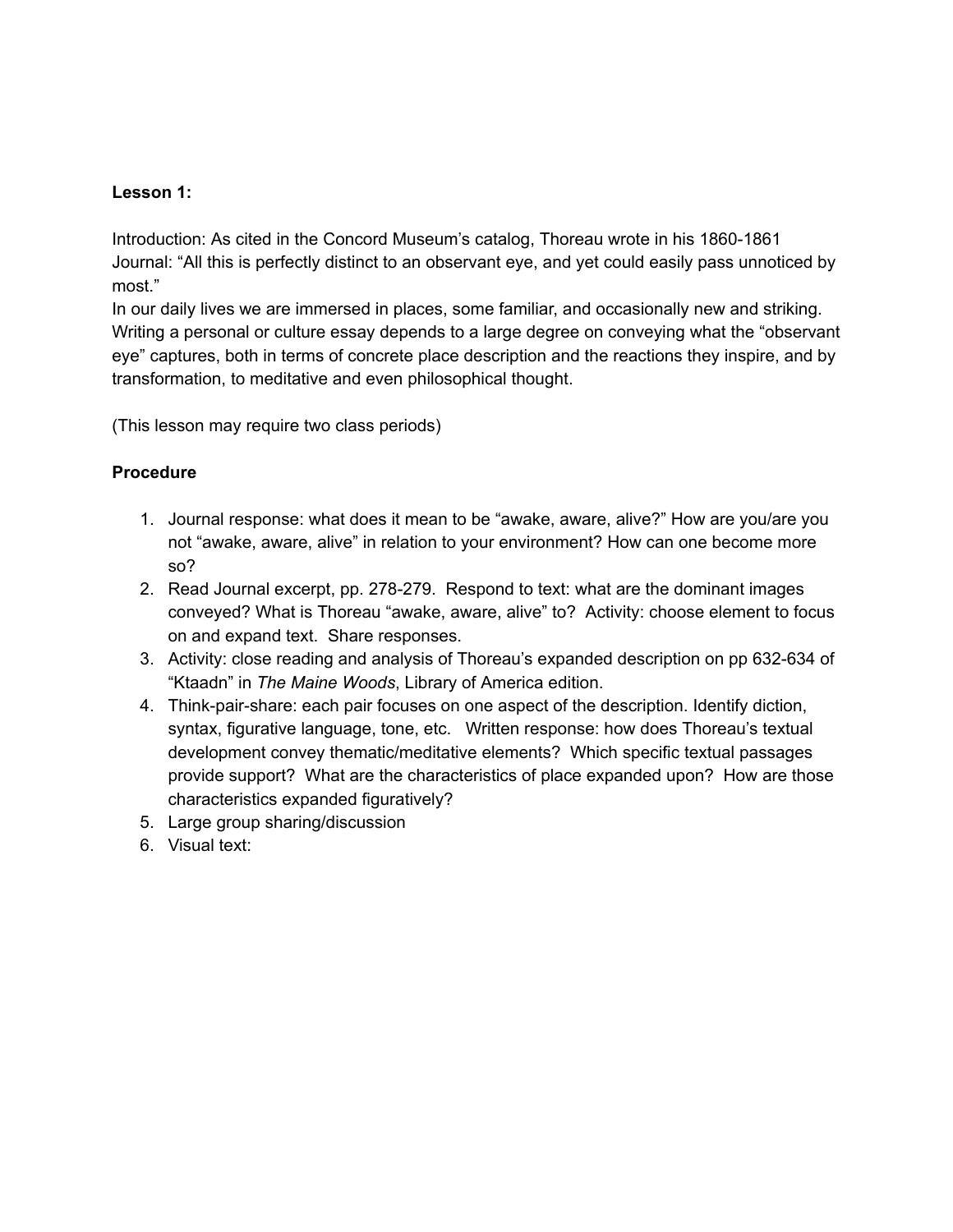

Response: What elements of Ktaadn are similar to Thoreau's description? What elements differ? How do the written and visual texts suggest similar/different philosophical responses?

Homework: Be "awake, aware, alert' to your surroundings. Choose a place/activity to take notes on as you are experiencing it.